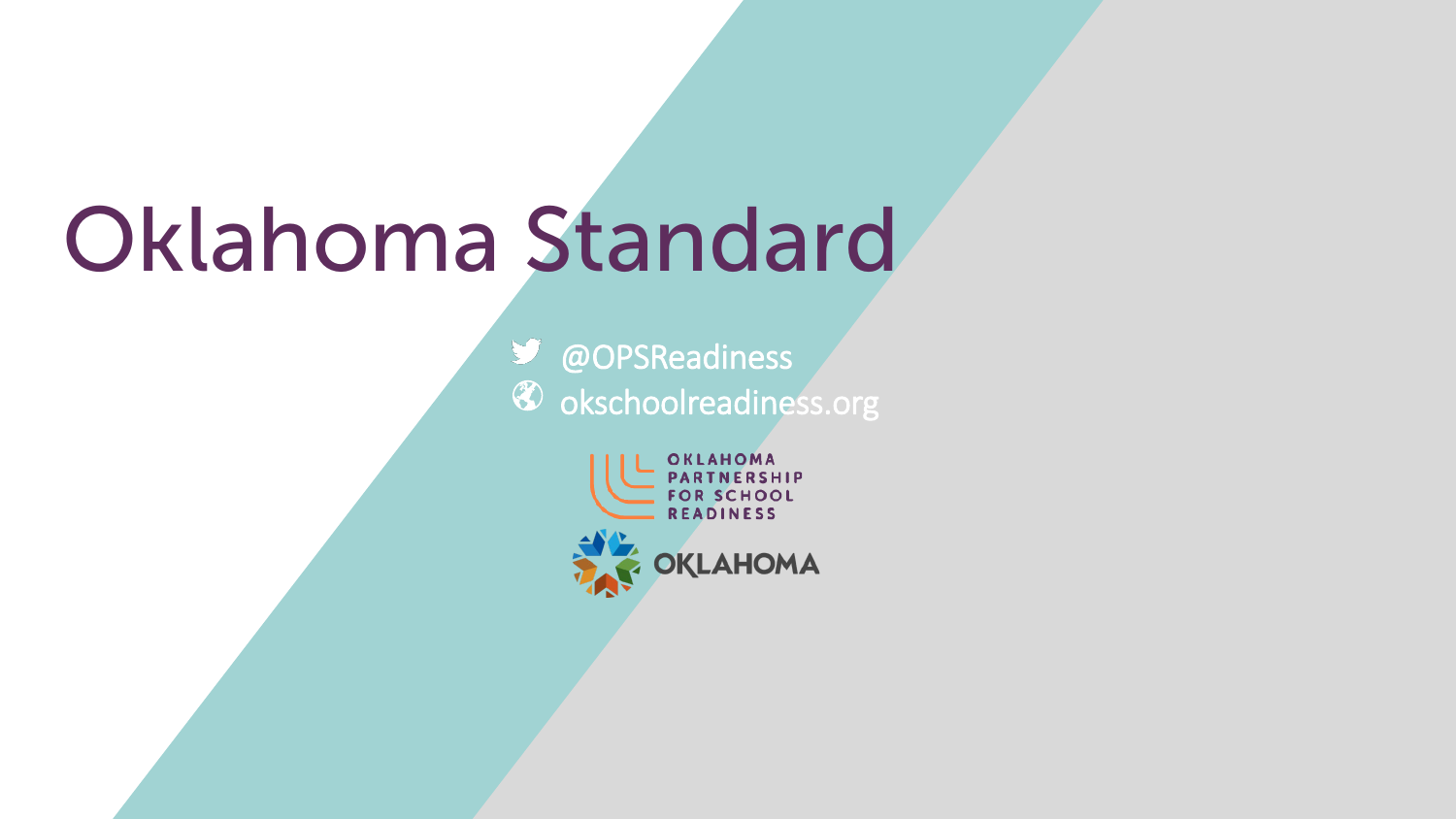## Oklahoma Standard Origins

- Project HOPE
- Hopeful Futures
- COVID-19

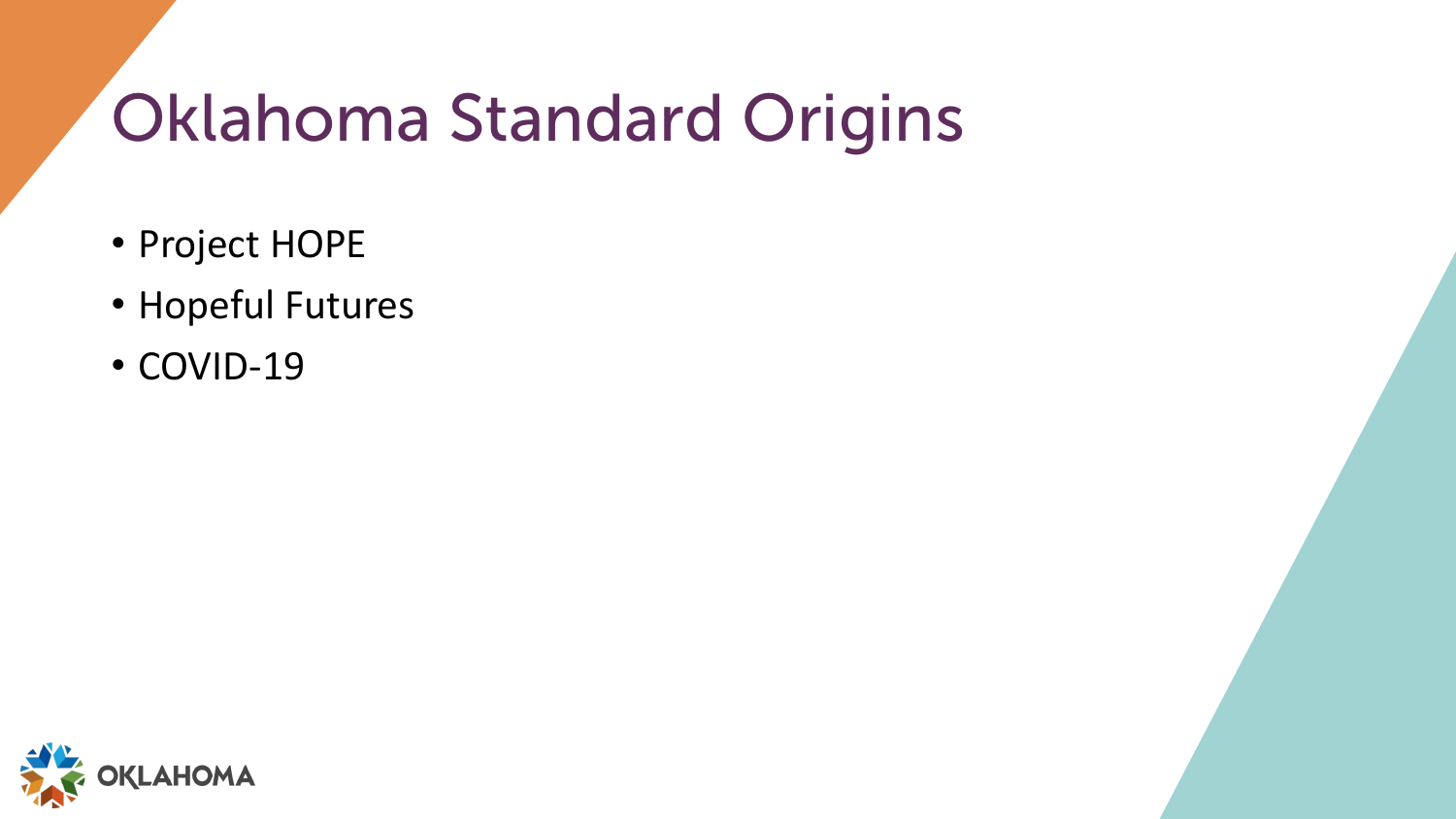### Oklahoma Standard Story Gathering

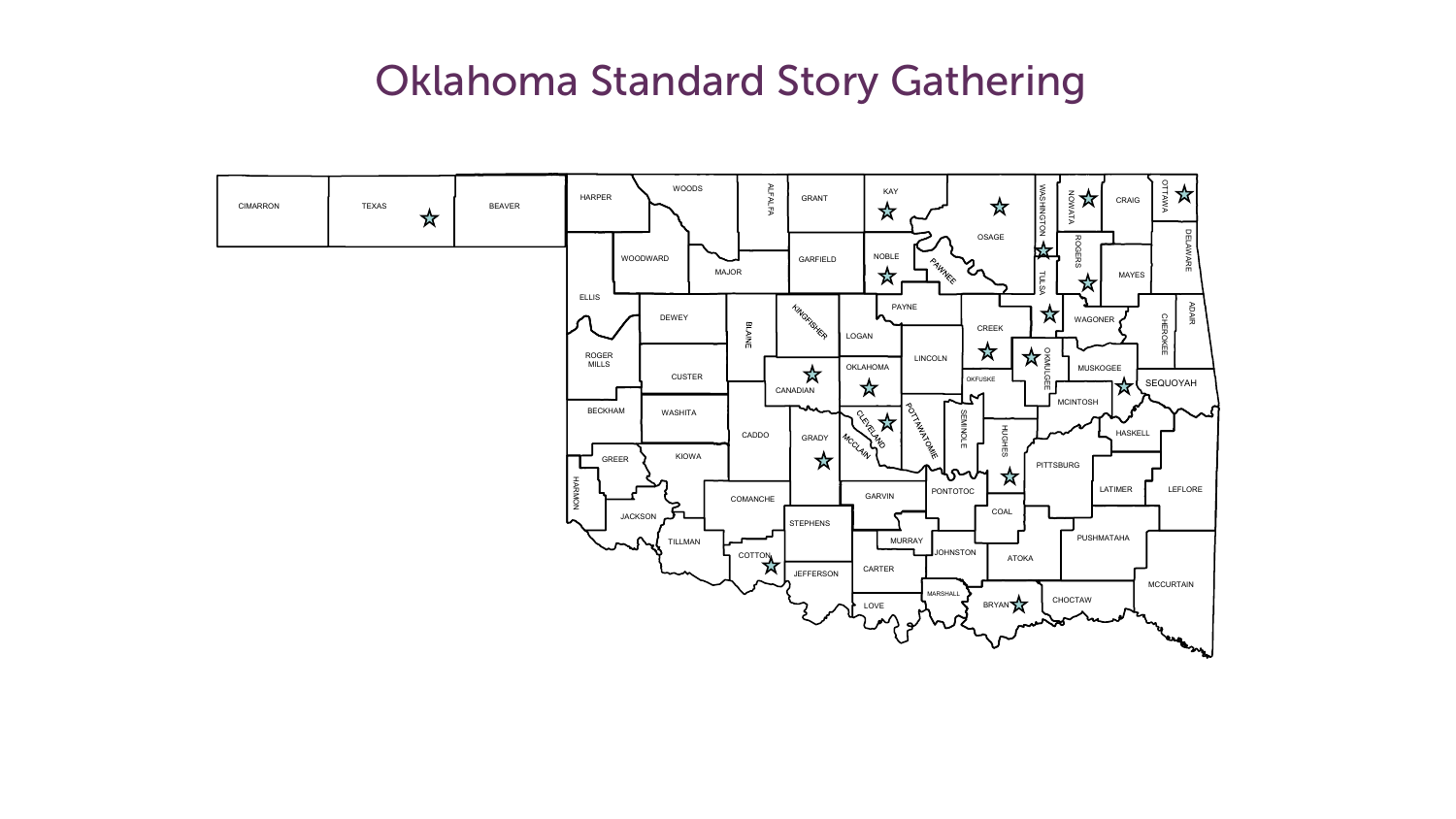My daughter graduated from college and is home for the summer until her graduate program begins in August. She wanted to work and make some money to cover large expenses in the next  $\frac{3}{4}$  years. She found a job at a day care center and she was settling into the new job. However, last Saturday night, my daughter got a call from her supervisor saying that another staff member was positive for the COVID virus. That certainly rocked our world, but we remained hopeful. However, Sunday night, the chills and then the fever developed and then vomiting. On Monday, we took her to do a test and Tuesday, the results showed it was positive. Her fever has gone up and down and sometimes we think she is better and then it gets worse again. We are only on day 3, but hopeful she will feel better soon and that her dad and I also don't get it. Covid leaves a long trail. My co-workers are worried, my husband's co-workers are worried. We saw a group of friends on Saturday<br>and they are worried. The reach keeps going. Its been months now since the virus arrived here and it seems we are no closer in knowing how it spreads. We know people are working on it, but the spread will be far reaching every day without a vaccine or treatment. "

"

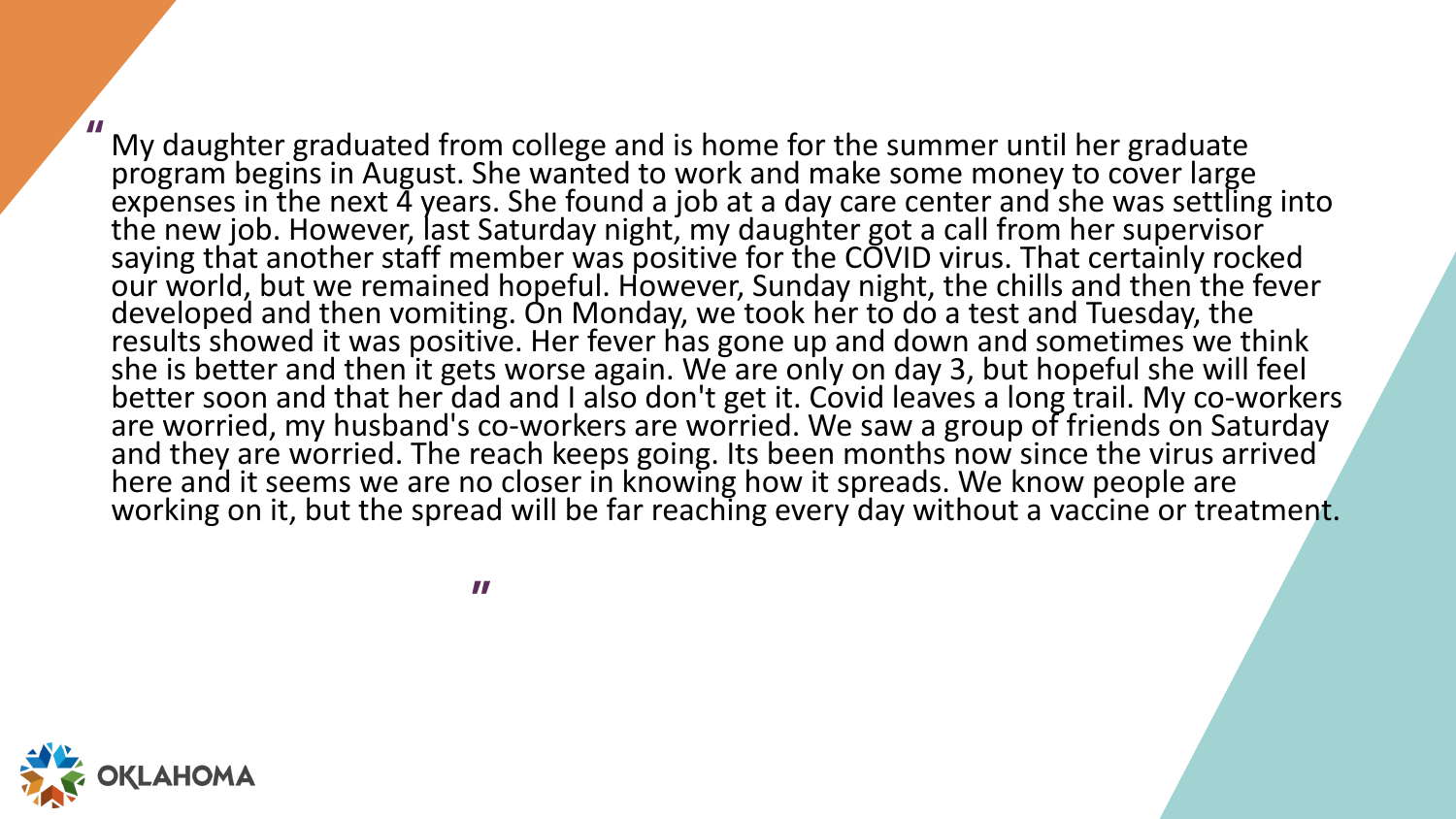The struggle with work-life balance has been more real than ever. As a single mom with practically no child-support, the pressure to perform at work in order to avoid being laid-<br>off has been a constant source of stress. A has never been more important. The energy it takes to be a full-time mom and full-time employee has been difficult to find. Each day is an exhausting gauntlet which requires a level of patience that I can only find if I have sufficient sleep and alone time to recharge. When neither the sleep nor the alone time needs are met it becomes extremely difficult to persevere. The hardest part about this current situation is not knowing when it will be resolved. The open-ended timeline makes it very hard to cope with the stress and yet this resolved. The open-ended timeline makes it very hard to cope with the stress and yet this<br>is the exact right time to model appropriate stress management coping mechanisms for my young children. Each day is beast of its own. Some days I find myself more fulfilled than I have been in my whole life and other days I crumple into sad pile in my bed and pray for sleep. Regardless of which way I feel at the end of each day, I remain grateful. I am grateful for the opportunity to lead my children through this hot mess of a year and show them what living life is really all about. I am grateful for the reassessment of my commitments and the realization that I have spread myself too thin. I am grateful for every challenge with which we have been presented. "

"



.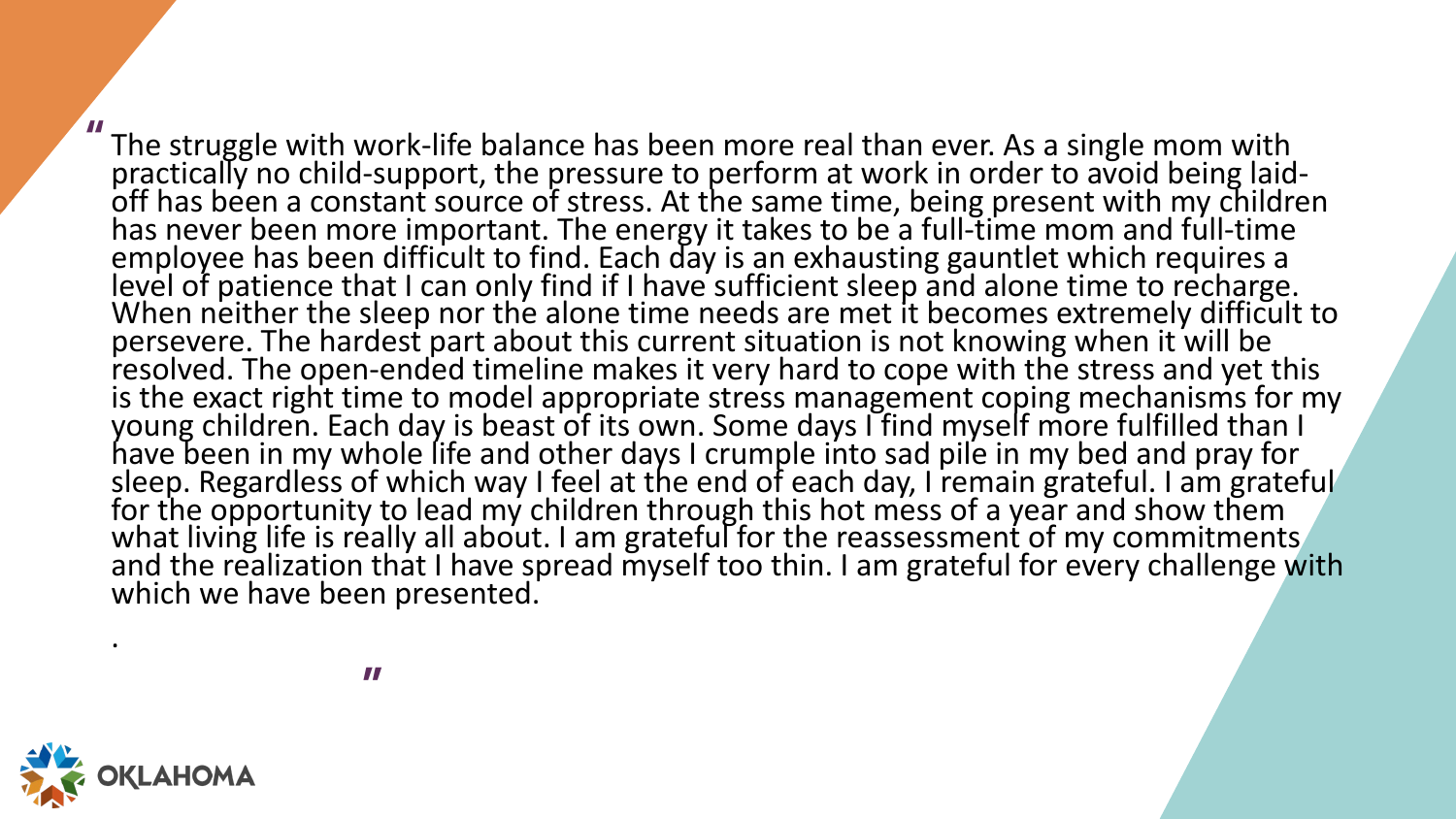4. In the experience, who made sure people got what they needed?



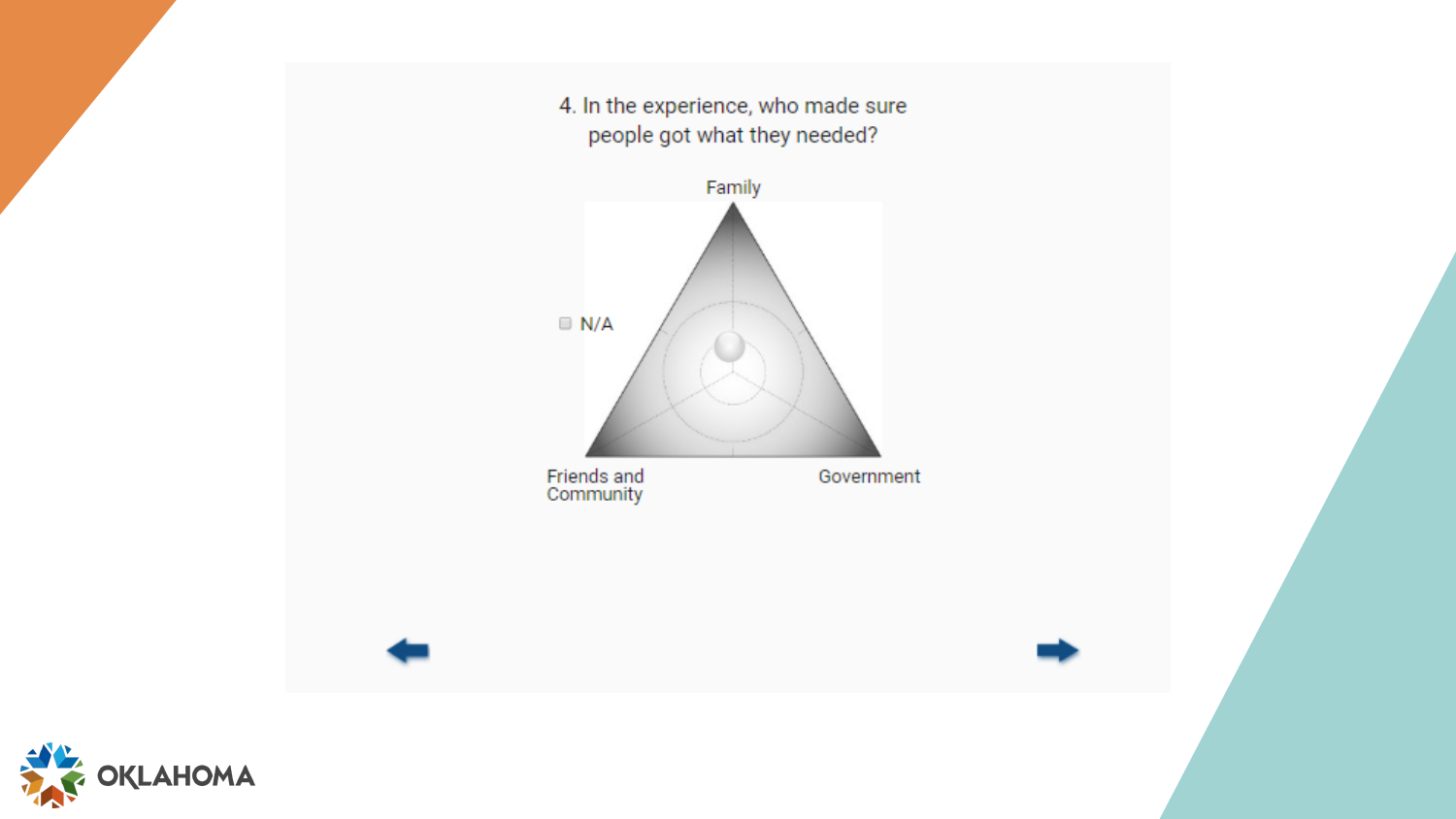#### **Responsibility to** Meet Needs

In the experience, who made sure people got what they needed?

- Friends and Community
- $\bullet$  Family
- Government





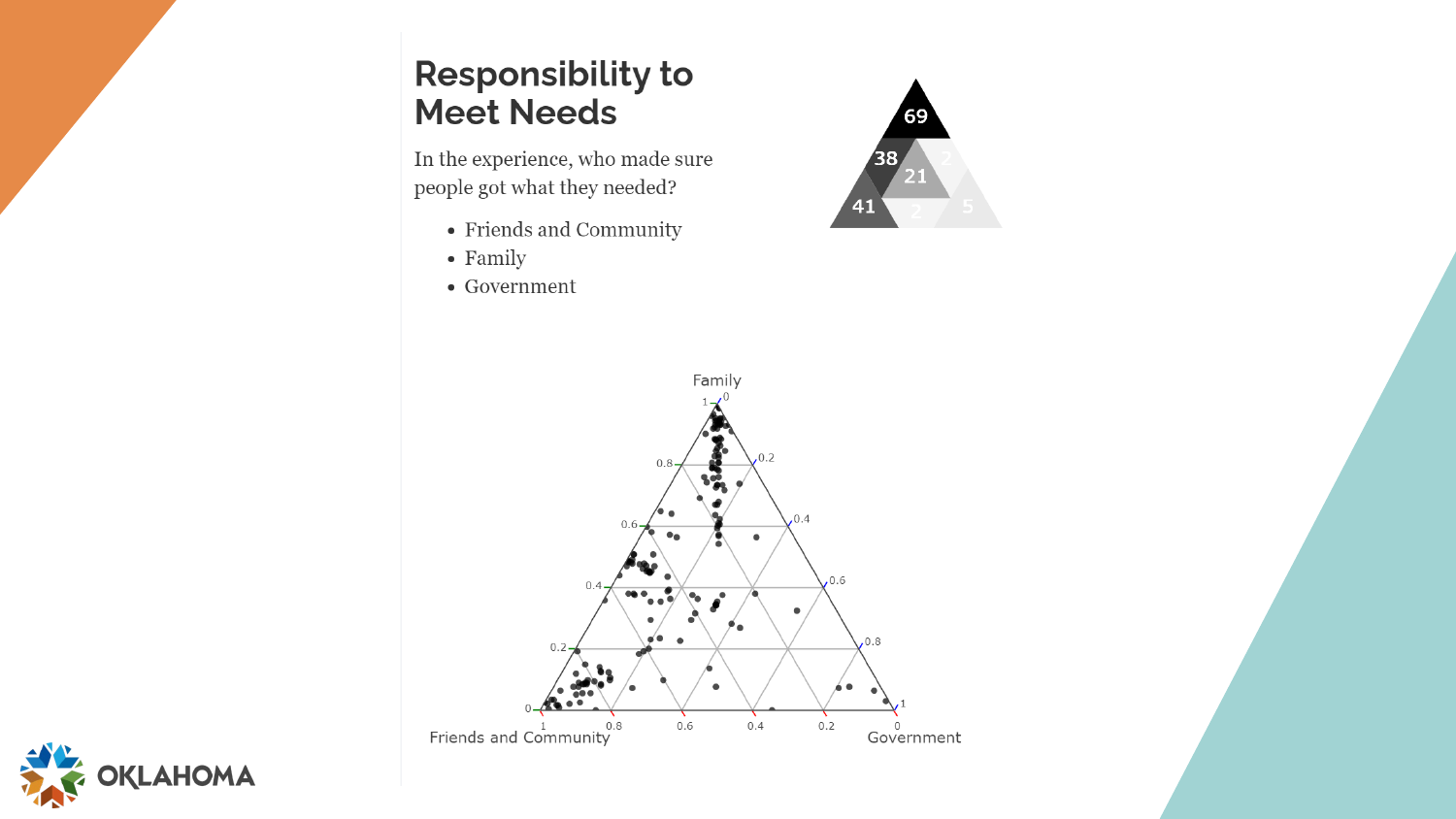#### **Interpret Your Experience: Sliders**

1. In the face of hardship, the family...



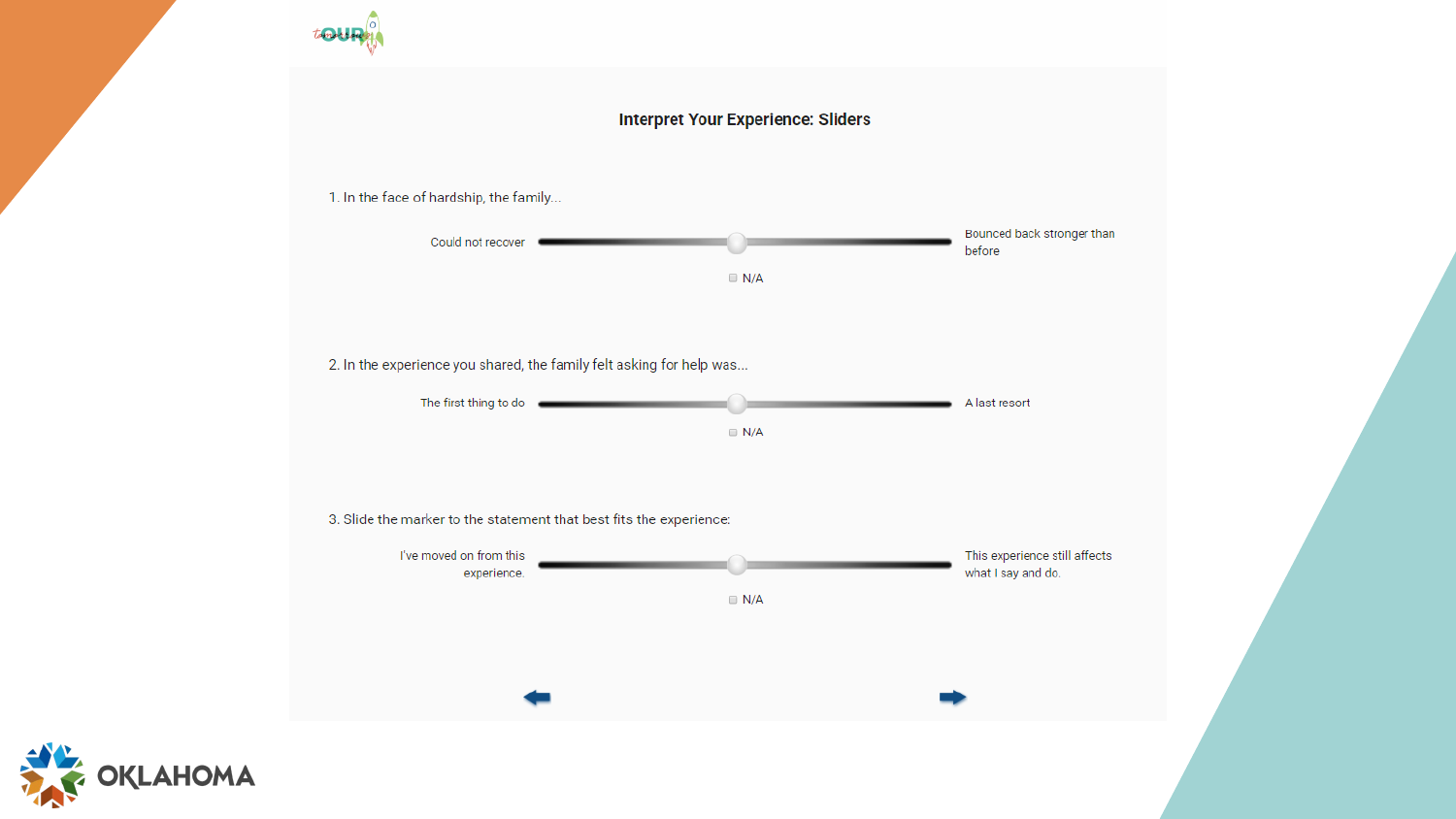#### **Resilience**

In the face of hardship, the family...

- $\bullet\,$  Could not recover
- Bounced back stronger than before